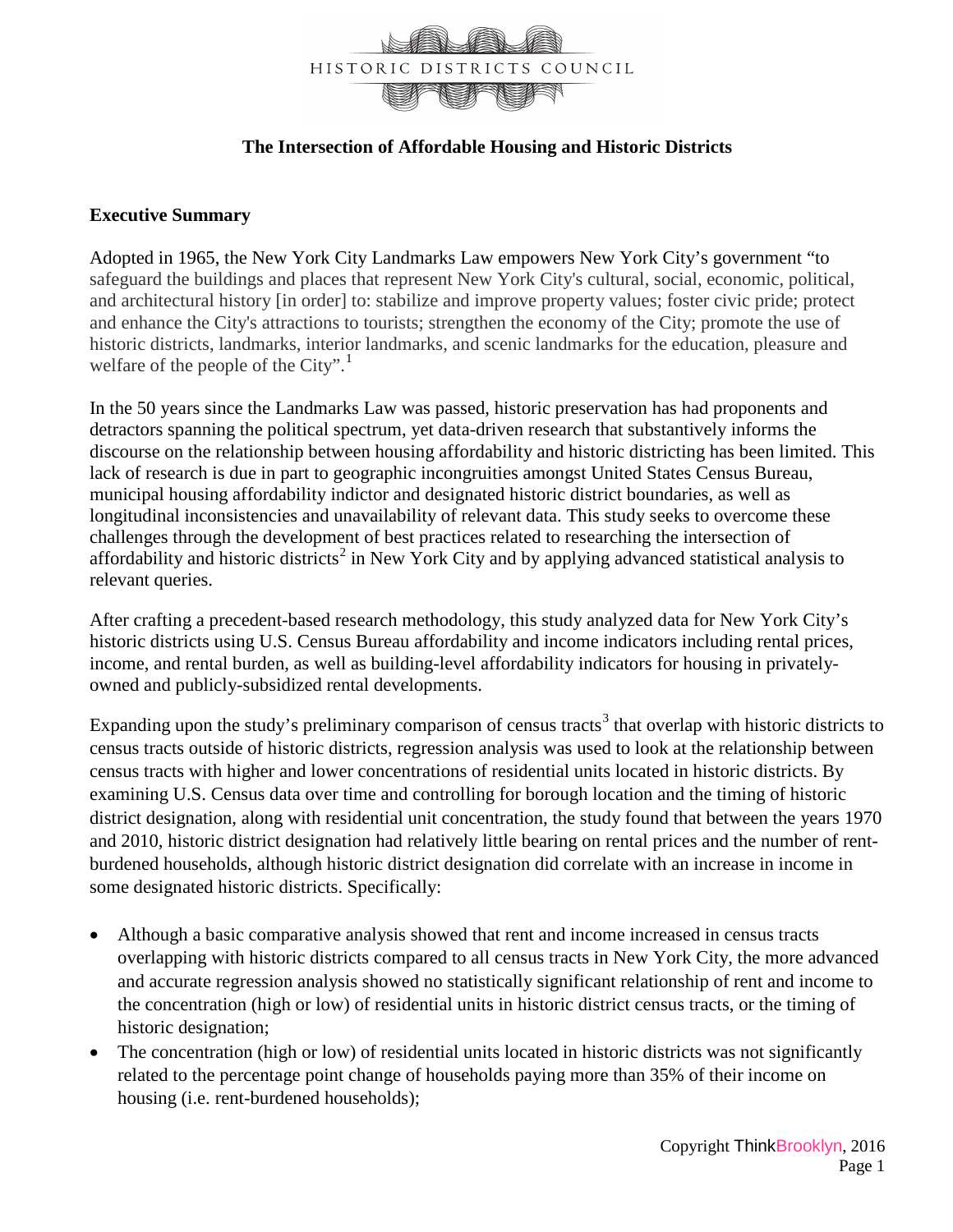- The increase in rental housing burden over the 40 year period was less in census tracts overlapping with historic districts than in all census tracts for all of New York City and in each of the five boroughs. In fact, the percentage point increase in rental housing burden in all NYC census tracts was more than twice that (18.1 percentage points) of census tracts overlapping with historic districts (8.8 percentage points).
	- o In the census tracts in Manhattan and Brooklyn that did not overlap with historic districts, the percentage point increase of rental burden was more than twice (9.9 and 20.1 respectively) that of census tracts overlapping with historic districts (4.3percentage point increase in Manhattan and 10.0 percentage point increase in Brooklyn).
	- o In the other three boroughs, the percentage point increase of rental burden in census tracts outside of historic districts (23.2 percentage points) was nearly 25% greater than the increase in rental burden for census tracts overlapping with historic districts (17.9 percent point increase).
- As the concentration of a census tract's residential units located in an historic district became higher for New York City's historic district census tracts overall, and specifically for the borough of Brooklyn, the percentage change in Median household income was found to have a correlative increase. It is important to emphasize that for regression analyses in general, a finding of "significance" does not imply *causation*, it merely suggests that changes in variables (while holding other variables constant) are happening in a similar way—not that one is *causing* another to change or vice versa.

The study also analyzed data from New York University's Furman Center for Real Estate and Urban Policy's Subsidized Housing Information Project (SHIP) database to examine the changes over time in the number of privately-owned and publically-subsidized rental housing units in historic districts compared to non-designated neighborhoods. Rates of housing development and subsidy maintenance were also measured for these rental units at the New York City, borough and community district levels. According to findings, historic designation did not prevent government-subsidized housing from developing in specific neighborhoods, nor did it prevent subsidized units in historically designated areas from remaining affordable and maintaining subsidies at similar rates compared to subsidized units overall in New York City (whether or not the units were developed before or after historic designation). Furthermore, for all boroughs except Manhattan, a higher percentage of subsidized rental units were found to have maintained subsidies in census tracts overlapping with historic districts than in those census tracts outside of historic districts.<sup>[4](#page-3-3)</sup>

- A higher percentage of subsidized units were developed in Manhattan, Brooklyn and Staten Island historic districts than in non-designated areas in these boroughs. Queens and The Bronx developed more subsidized units outside of historic districts;
- Historic district designation did not prevent subsidized housing from developing in specific neighborhoods, as 27% of the subsidized rental units located in historic districts were developed after the historic district was designated;
- Subsidized units in many historic districts remain affordable whether or not the units were developed before or after historic district designation. Overall in New York City, affordability subsidies are maintained as of 2010 in historic districts at a rate of 74.6%, compared to in non-designated areas, in which subsidies are maintained at a rate of 73.4%.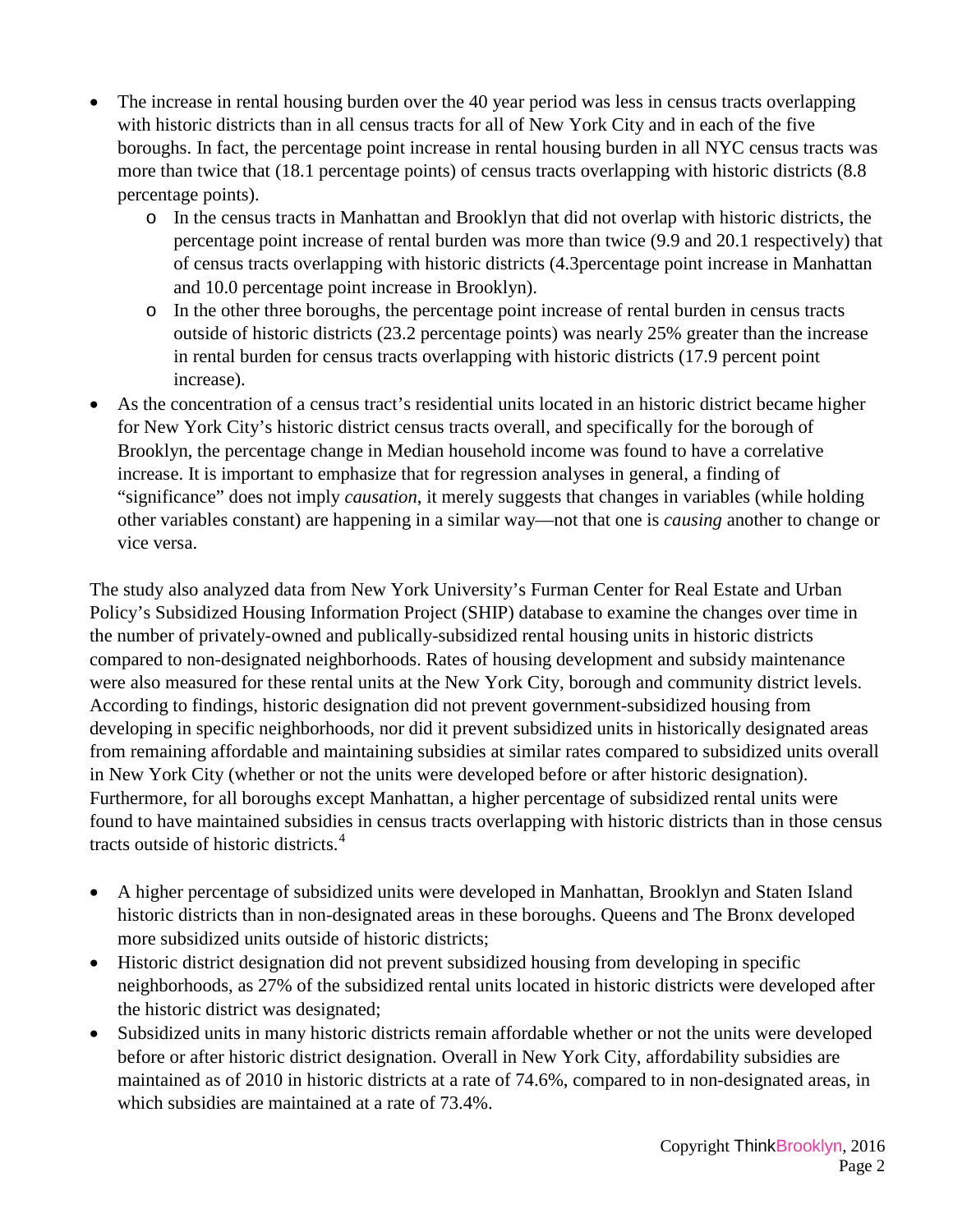• Subsidized rental units in historic districts have maintained subsidies at higher rates than subsidized rental units in The Bronx, Brooklyn, Manhattan and Staten Island. In fact in Bedford Stuyvesant (Community District 3, Brooklyn), 100% of historic district rental units maintained their subsidies despite earlier average start dates (18.0 average years since start of subsidy) than overall subsidized rental units (14.1 years). Manhattan's historic districts are less likely to have maintained affordability subsidies than the City as a whole, with the exception of Central Harlem, where subsidies have been maintained for longer periods of time than subsidized units outside of historic districts in that community.

The intersection of affordable housing and historic districts is nuanced and contextual, and with advanced statistical analysis the study was able to control for important variables, and isolate those factors which are most relevant. Practitioners and researchers alike are encouraged to replicate and build upon the methodological approach developed for this study in order to further explore the relationship between affordable housing and historic districts in New York City and beyond.